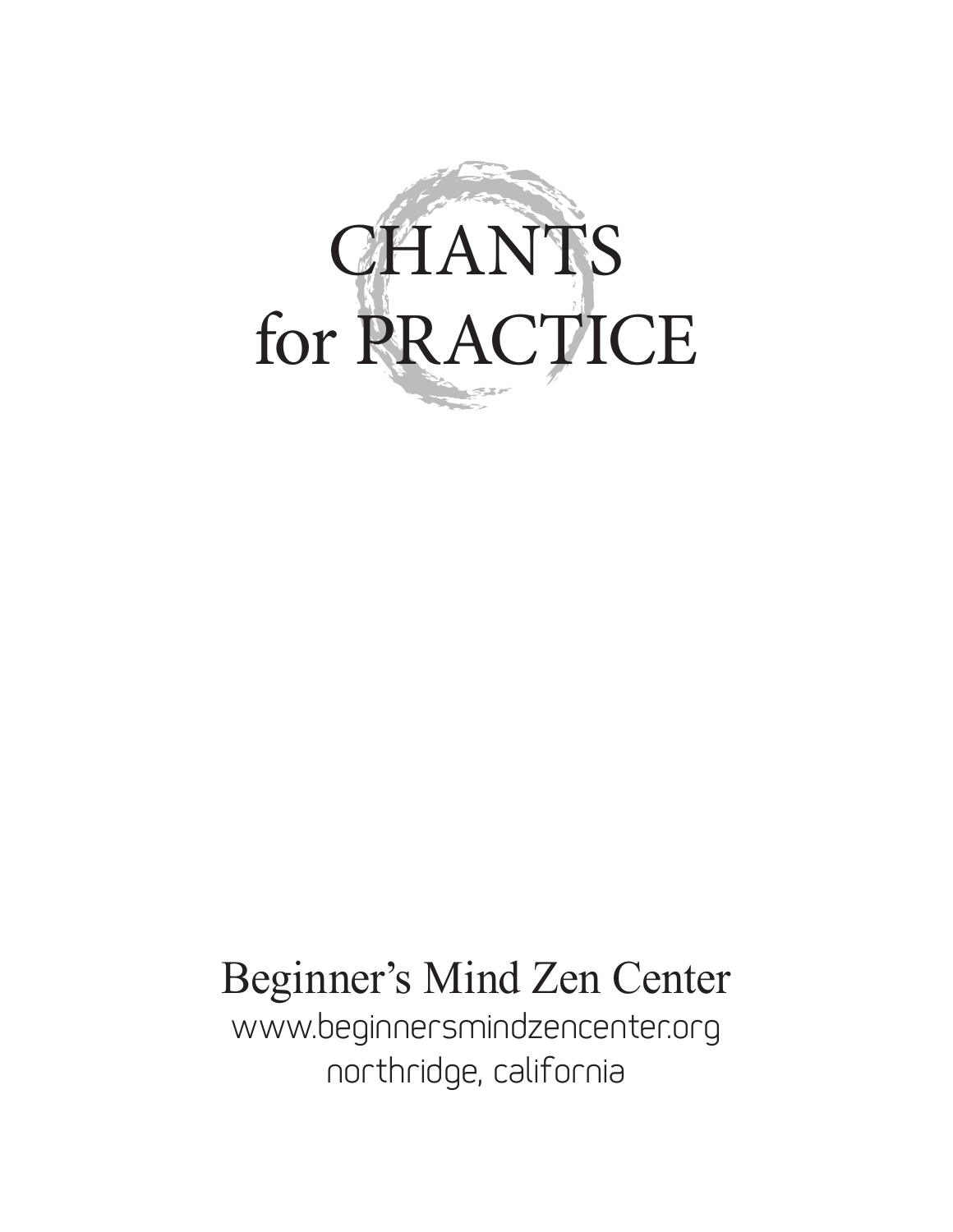#### **SHORT VERSES**

#### **ROBE CHANT**

#### Japanese (once) English (2x)

Kō do sho shu jō Saving all beings.

Dāi zāi ge dap-pu kū Great robe of liberation, Mu sō fu ku dēn-ne Field far beyond form and emptiness, Hi bu nyorāi kyō Wearing the Tathagata's teaching,

#### **AFTER DEDICATION**

#### English Japanese

All buddhas, ten directions, three worlds Ji ho san shi Honored ones, bodhisattvas, mahasattvas i shi fu Wisdom beyond wisdom, shi son bu sa Maha prajna paramita mo ko sa

mo ko ho ja ho ro mi

#### **THE REFUGES IN PALI**

Buddham saranam gacchami Dhammam saranam gacchami Sangham saranam gacchami

Dutiyampi buddham saranam gacchami Dutiyampi dhammam saranam gacchami Dutiyampi sangham saranam gacchami

Tatiyampi buddham saranam gacchami Tatiyampi dhammam saranam gacchami Tatiyampi sangham saranam gacchami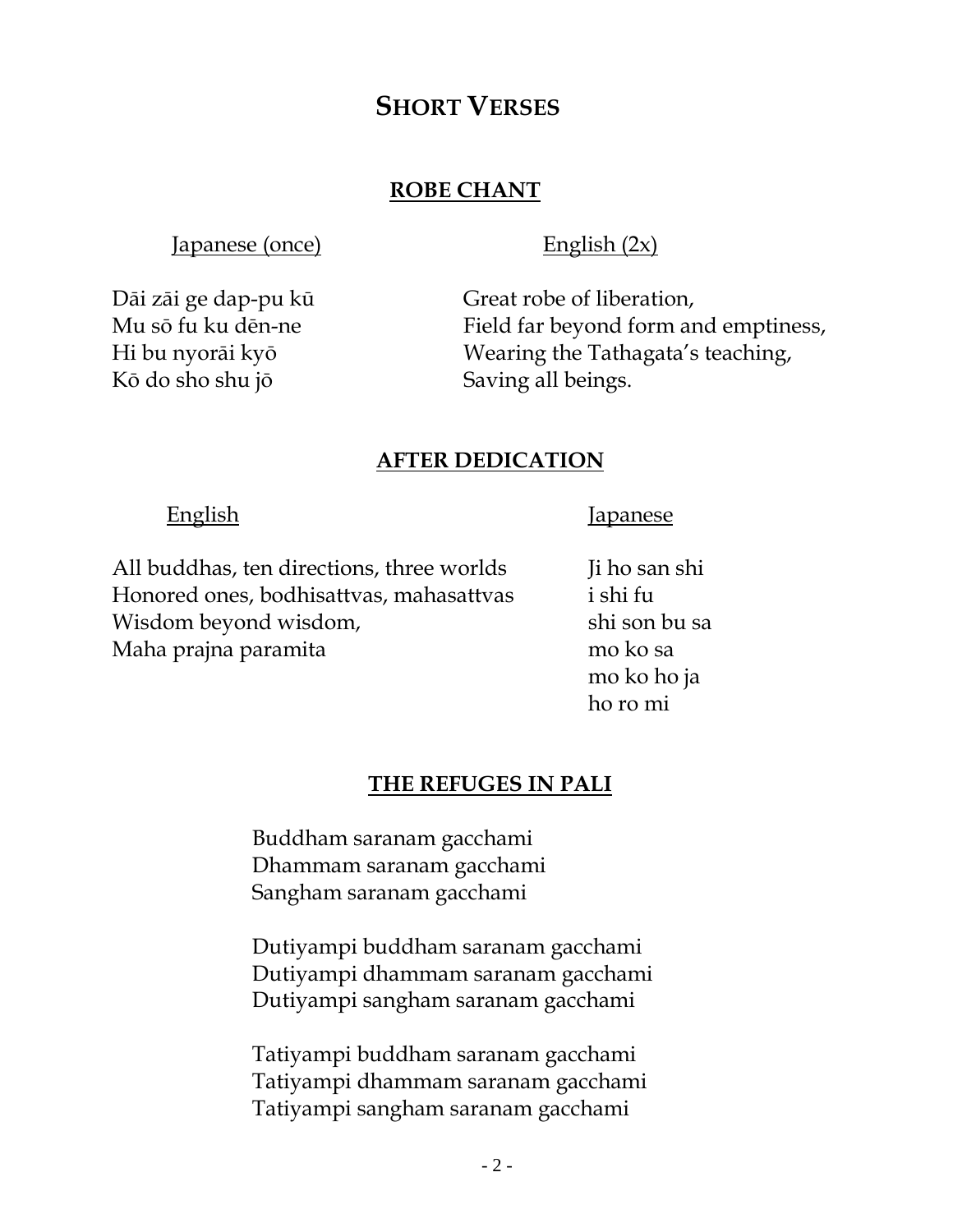#### **MEAL CHANT**

#### *Leader signals with wooden blocks*

(Come to *gassho*: palms together in front of face.)

First, seventy two labors brought us this food, we should know how it comes to us. Second, as we receive this offering, we should consider whether our virtue and practice deserve it. Third, as we desire the natural order of mind, to be free from clinging we must be free from greed. Fourth, to support our life we take this food. Fifth, to attain our way we take this food.

> First, this food is for the Three Treasures. Second, it is for our teachers, parents, nations and all sentient beings. Third, it is for all being in the six worlds. Thus we eat this food with everyone; we eat to stop all evil, to practice good, to save all sentient beings, and to accomplish the Buddha Way.

> > (Bow to food and begin eating)

(When finished, sit in meditation until leader signals with blocks – then place hands in *gassho*.)

*Leader chants: May we exist in muddy water with purity like the lotus; Thus we bow to Buddha.*

(With hands still in *gassho*, bow to bowls.)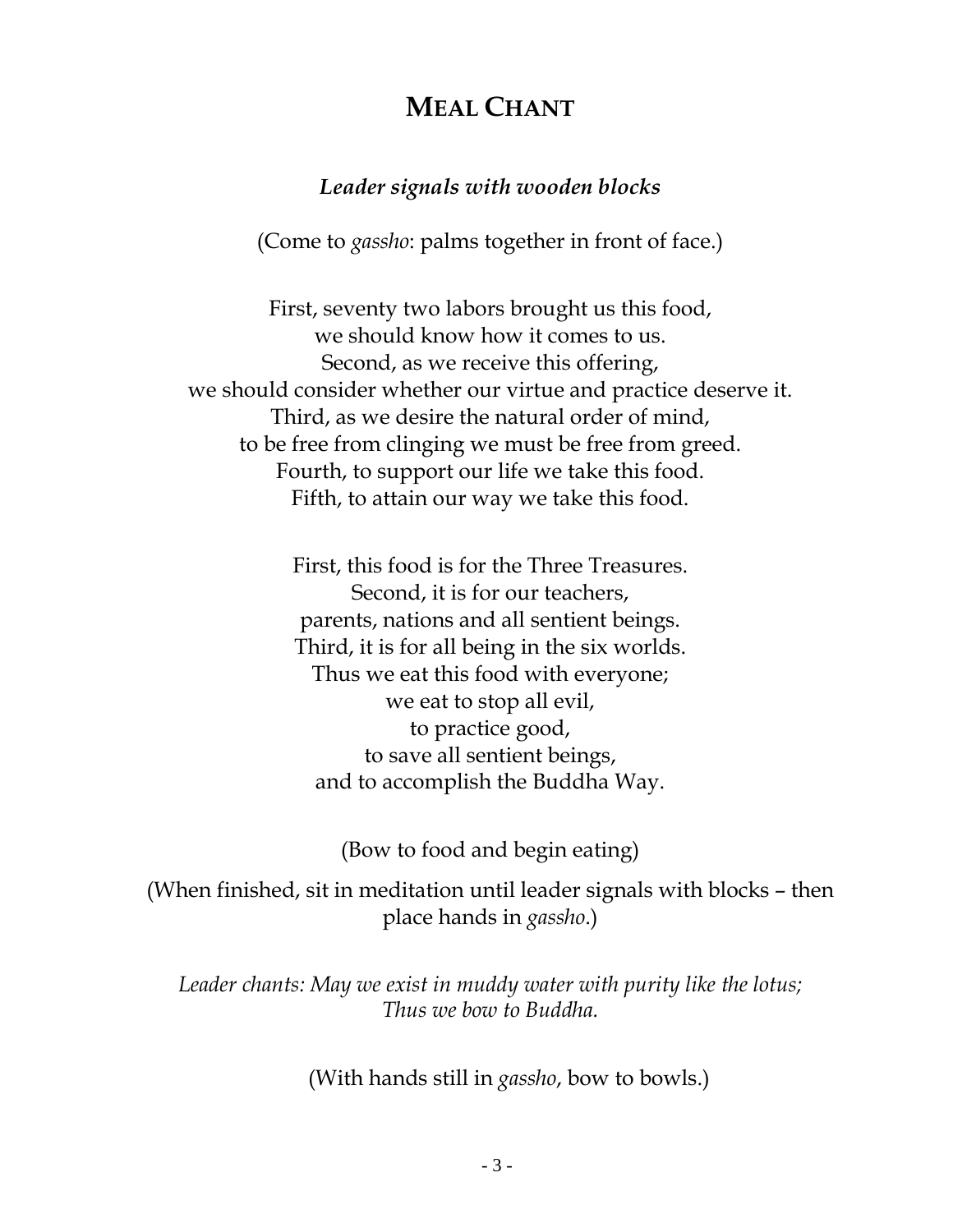#### **Great Wisdom Beyond Wisdom Heart Sutra**

Avalokiteshvara Bodhisattva, when practicing deeply prajna paramita, saw clearly that all five skandas are empty and thus relieved all suffering.

Shariputra, form does not differ from emptiness; emptiness does not differ from form. Form itself is emptiness. Emptiness itself is form. Sensation, perception, formation, and consciousness are also like this.

Shariputra, all dharmas are marked with emptiness. They do not arise nor cease, are not defiled nor pure, do not increase nor decrease.

It follows, with emptiness, that there is no form, no sensation, no perception, no formation, no consciousness; no eyes, no ears, no nose, no tongue, no body, no mind; no sight, no sound, no smell, no taste, no touch, no object of mind; no realm of sight… no realm of mind consciousness; no ignorance nor extinction of ignorance… no old age and death nor extinction of old age and death; no suffering, no causation, no cessation, no path; no knowledge and no attainment.

With nothing to attain, the bodhisattva relies on prajna paramita, and the mind has no hindrances. Without any hindrances, no fears exist. Far beyond every inverted view one dwells in nirvana.

In the three worlds all Buddhas depend on prajna paramita, thereby attaining unsurpassed, complete, perfect enlightenment.

Therefore know the Prajna Paramita Mantra is the great transcendent mantra, is the great bright mantra, is the supreme mantra, is the incomparable mantra, which removes all suffering and is true, not false.

Thus proclaim the Prajna Paramita Mantra, proclaim the mantra that says *Gate gate paragate parasamgate bodhi svaha!*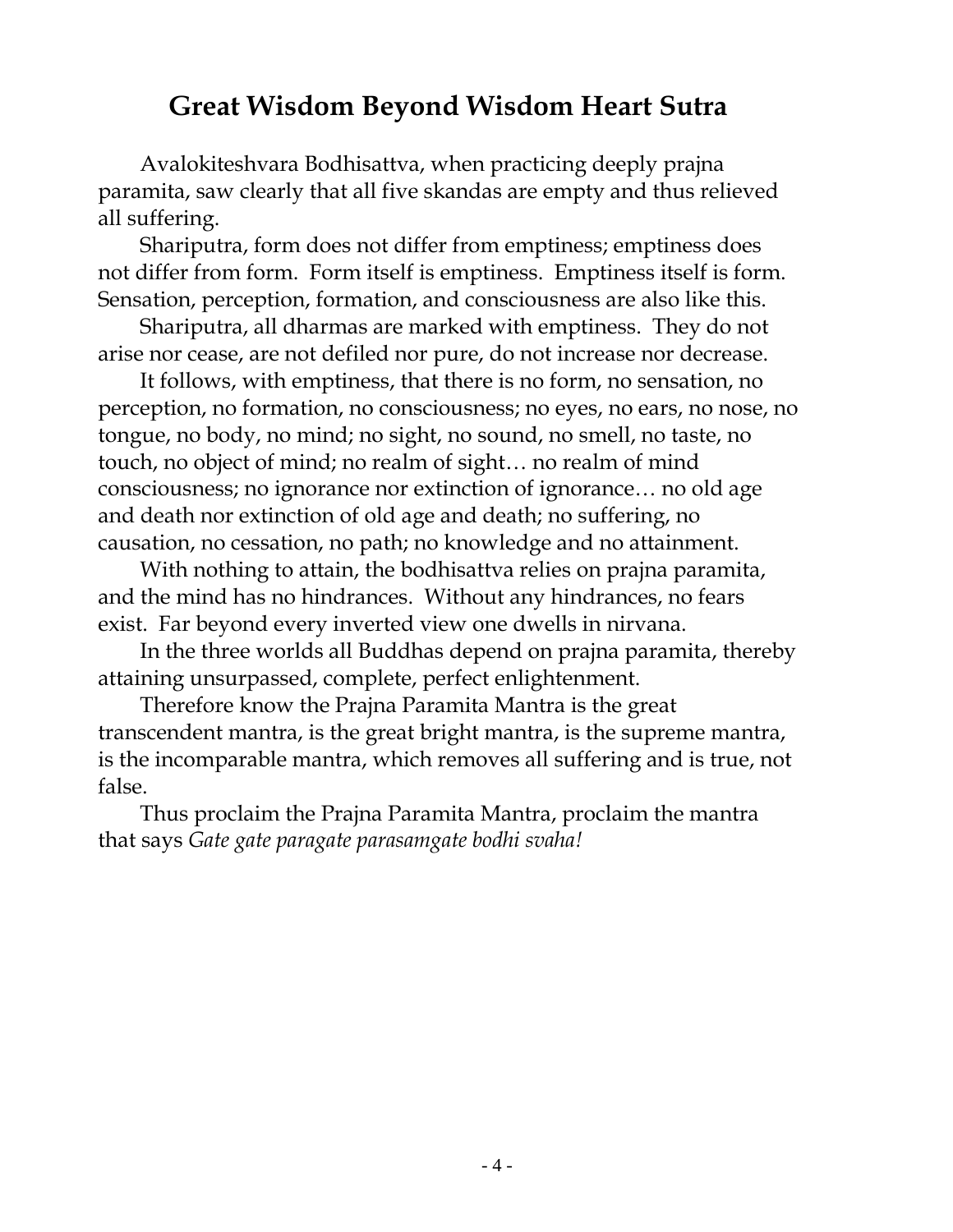#### **MAKA HĀNNYA HARAMĪTTA SHĪN GYŌ**

Kan ji zai bo satsu gyo jin han ya ha ra mit ta ji sho ken go on kai ku do is sai ku yaku sha ri shi shiki fu i ku ku fu i shiki shiki soku ze ku ku soku ze shiki ju so gyo shiki yaku bu nyo ze sha ri shi ze sho ho ku so fu sho fu metsu fu ku fu jo fu zo fu gen ze ko ku chu mu shiki mu jo so gyo shiki mu gen ni bi ze shin ni mu shiki sho ko mi soku ho mu gen kai nai shi mu i shiki kai mu mu myo yaku mu mu myo jin nai shi mu ro shi yaku mu ro shi jin mu ku shu metsu do mu chi yaku mu toku i mu sho tok ko bo dai sat ta e han nya ha ra mit ta ko shin mu ke ge mu ke ge ko mu u ku fu on ri is sai ten do mu so ku gyo ne han san ze sho butsu e han nya ha ra mit ta ko toku a noku ta ra sam myaku sam bo dai ko chi han nya ha ra mit ta ze dai jin shu ze dai myo shu ze mu jo shu ze mu to do shu no jo is sai ku shin jitsu fu ko ko setsu han nya ha ra mi ta shu soku setsu shu watsu gya te gya te ha ra gya te hara so gya te bo ji sowa ka han nya shin gyo.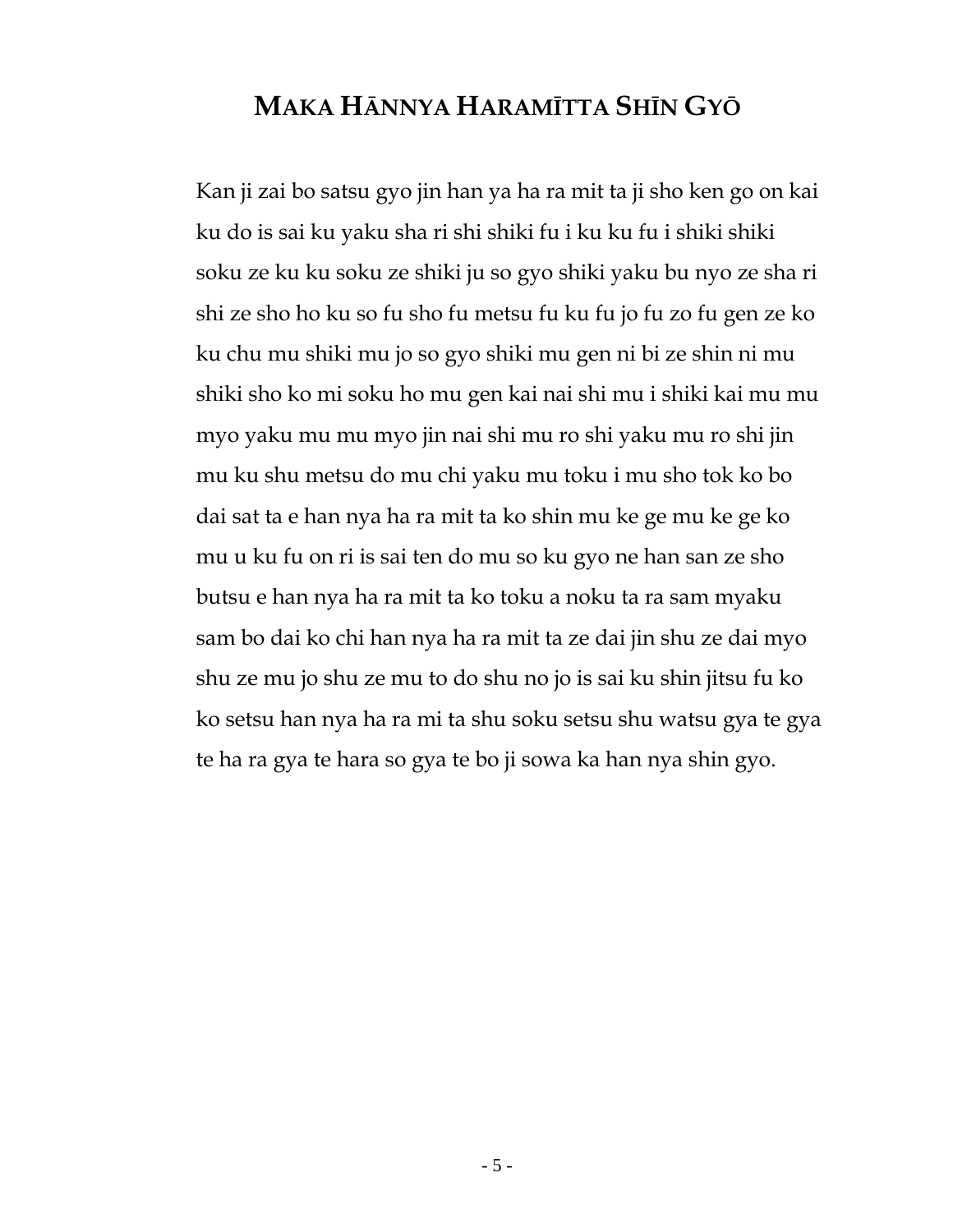# **LOVING KINDNESS SUTTA**

This is what should be accomplished by the one who is wise, Who seeks the good and has obtained peace.

Let one be strenuous, upright, and sincere, Without pride, easily contented, and joyous. Let one not be submerged by the things of the world. Let one not take upon oneself the burden of riches. Let one's senses be controlled. Let one be wise, but not puffed up and Let one not desire great possessions even for one's family. Let one do nothing that is mean, or that the wise would reprove.

May all beings be happy. May they be joyous and live in safety, All living beings, whether weak or strong, In high or middle or low realms of existence. Small or great, visible or invisible, Near or far, born or to be born, May all beings be happy.

Let no one deceive another nor despise any being in any state. Let none by anger or hatred wish harm to another. Even as a mother at the risk of her life Watches over and protects her only child, So with a boundless mind should one cherish all living things. Suffusing love over the entire world, Above, below, and all around, without limit, So let one cultivate an infinite good will toward the whole world.

Standing or walking, sitting or lying down, During all one's waking hours, Let one practice the way with gratitude.

Not holding to fixed views, Endowed with insight, Freed from sense appetites, One who achieves the way Will be freed from the duality of birth and death.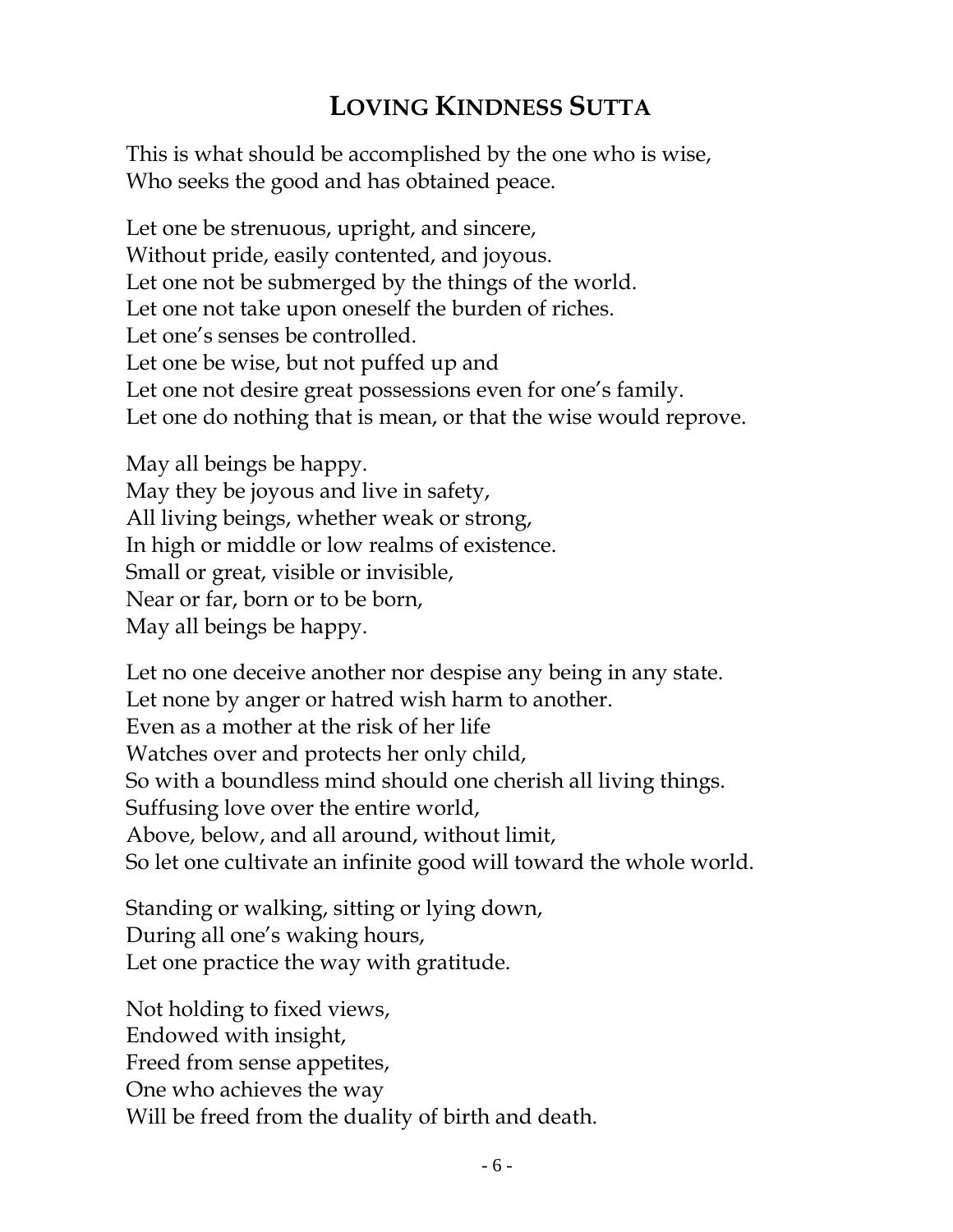#### **ENMĒI JŪKKU KĀNNŌN GYŌ**

Kan ze on Na mu butsu Yo butsu u in Yo butsu u en Bup po so en Jo raku ga jo Cho nen kan ze on Bo nen kan ze on Nen nen ju shin ki Nen nen fu ri shin

All buddhas, ten directions, three worlds Honored ones, bodhisattvas, mahasattvas Wisdom beyond wisdom, maha prajna paramita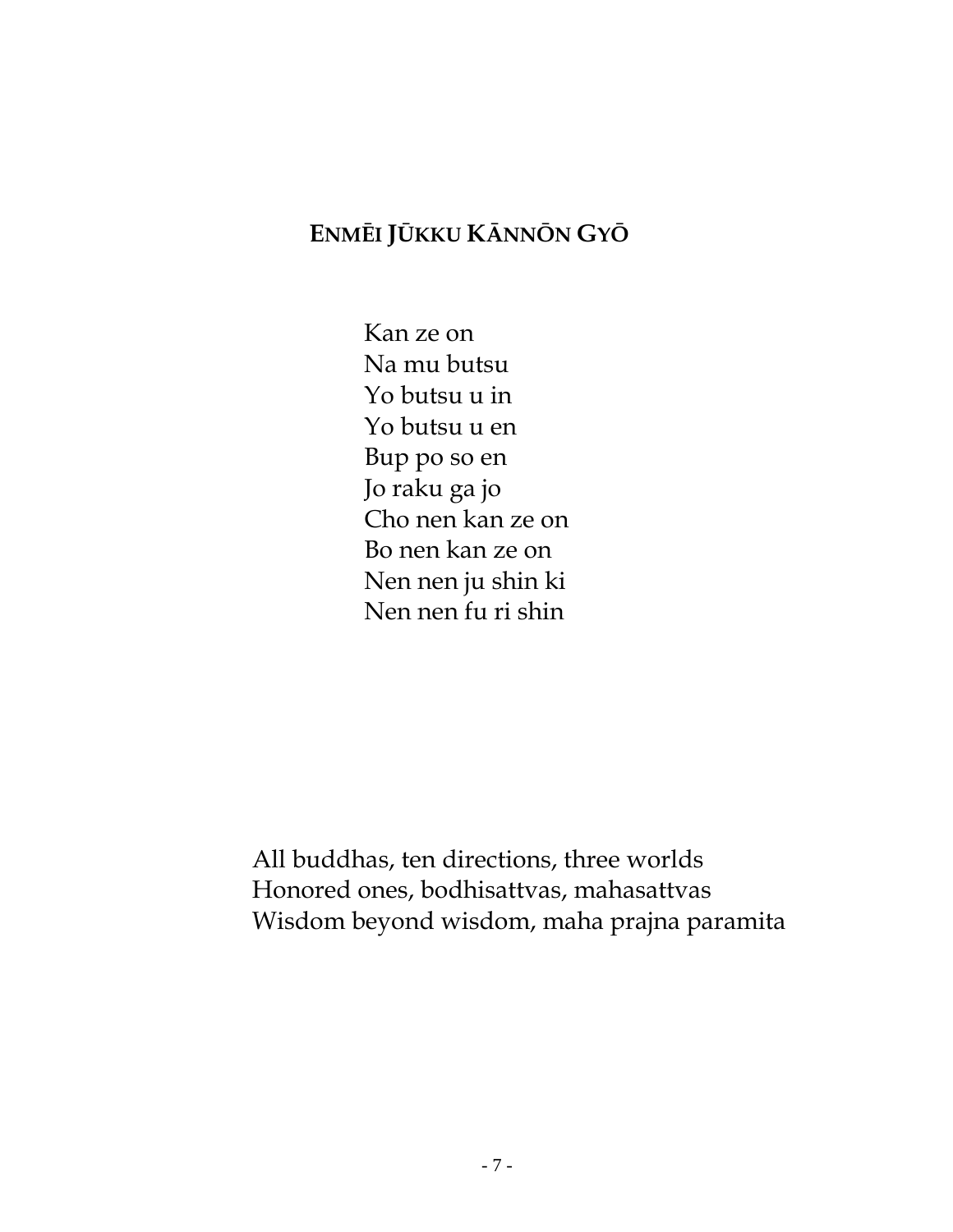### **HARMONY OF DIFFERENCE AND EQUALITY**

The mind of the great sage of India is intimately transmitted from west to east.

While human faculties are sharp or dull; the way has no northern or southern ancestors.

The spiritual source shines clear in the light; the branching streams flow on in the dark.

Grasping at things is surely delusion; according with sameness is still not enlightenment.

All objects of the senses interact and yet do not.

Interacting brings involvement. Otherwise, each keeps its place.

Sights vary in quality and form; sounds differ as pleasing or harsh.

Refined and common speech come together in the dark; clear and murky phrases are distinguished in the light.

The four elements return to their natures just as a child turns to its mother.

Fire heats, wind moves; water wets, earth is solid.

Eye and sights, ear and sounds; nose and smells, tongue and tastes;

Thus with each and every thing; depending on these roots, the leaves spread forth.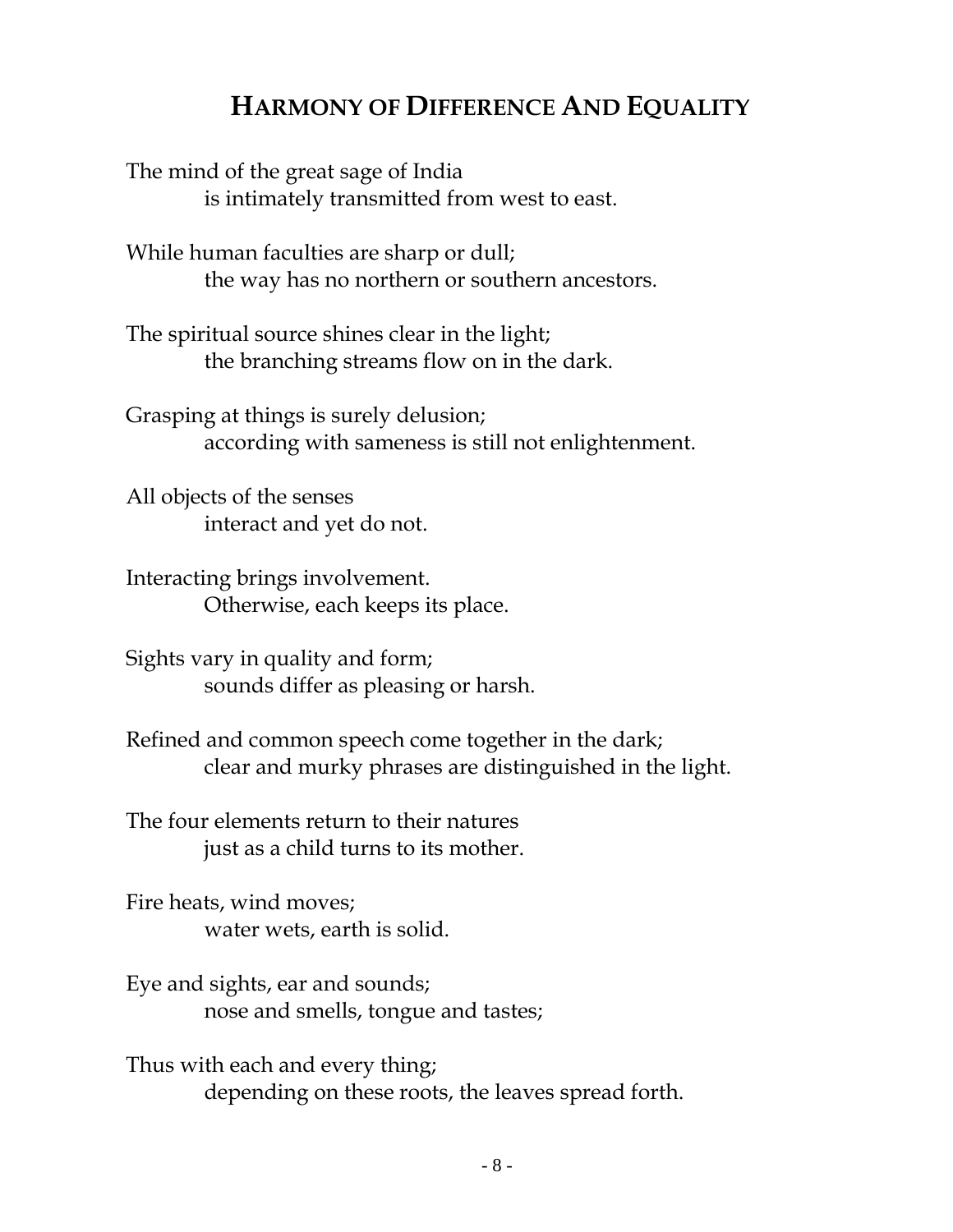Trunk and branches share the essence; revered and common, each has its speech.

In the light there is darkness; but don't take it as darkness;

In the dark there is light; but don't see it as light.

Light and dark oppose one another like the front and back foot in walking.

Each of the myriad things has its merit; expressed according to function and place.

Phenomena exist; box and lid fit; principle responds; arrow points meet.

Hearing the words, understand the meaning; don't set up standards of your own.

If you don't understand the way right before you, how will you know the path as you walk?

Progress is not a matter of far or near, but if you are confused, mountains and rivers block your way.

I respectfully urge you who study the mystery, do not pass your days and nights in vain.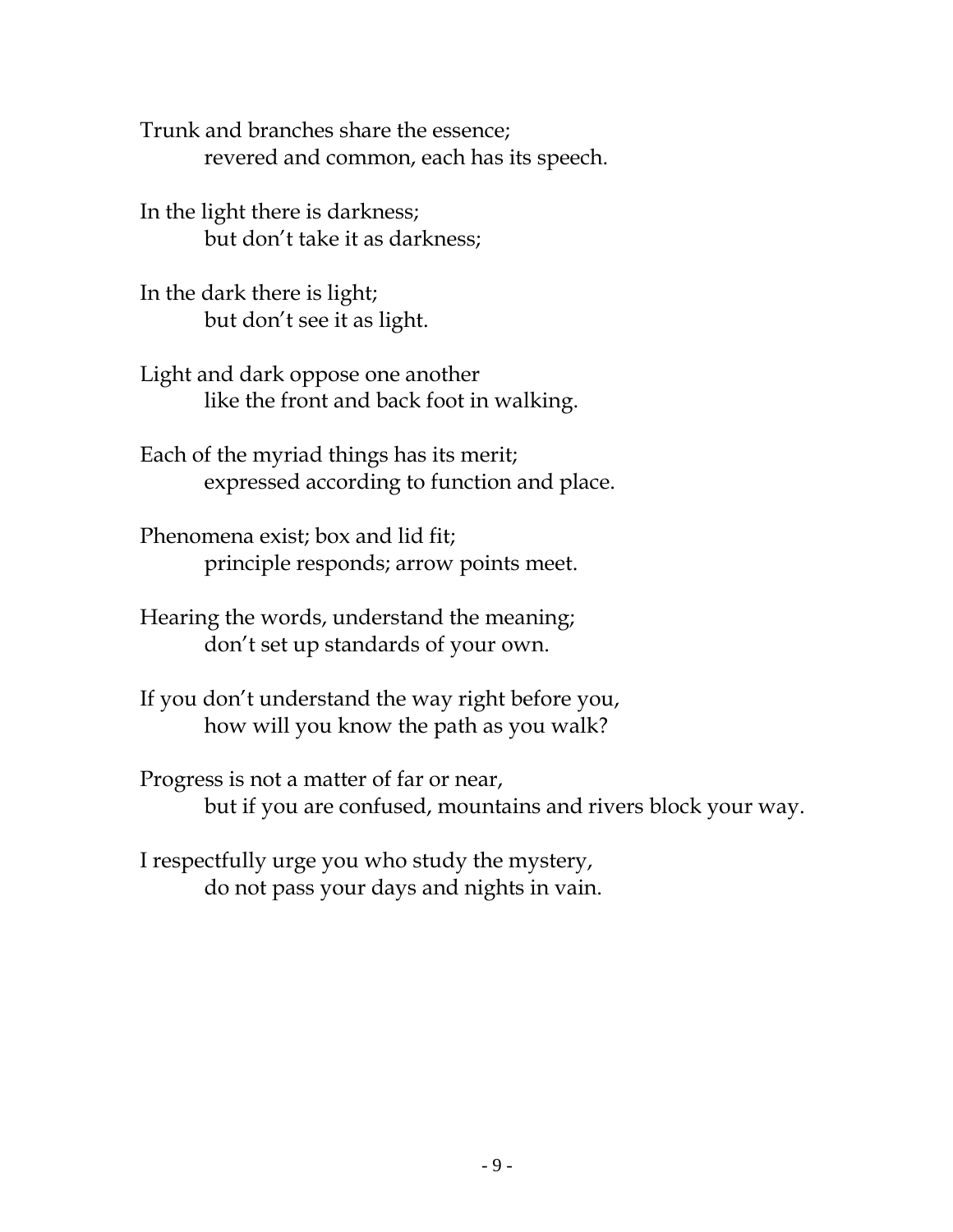#### **SHŌSĀIMYŌ KICHIJŌ DHARANI**

#### 1<sup>ST</sup> AND <sup>2ND</sup> VERSE 3RD VERSE

moto nan moto nan oha ra chi koto sha oha ra chi koto sha sono nan to ji to en sono nan to ji to en gya gya gya gya gya gya ki gya ki un nun ki gya ki un nun shifu ra shifu ra shifu ra shifu ra hara shifu ra hara shifu ra hara shifu ra hara shifu ra chishu sa chishu sa chishu sa chishu sa chishu ri chishu ri chishu ri chishu ri soha ja soha ja soha ja soha ja sen chi gya sen chi gya shiri ei shiri ei somo ko so… mo… ko

No mo san man da No mo san man da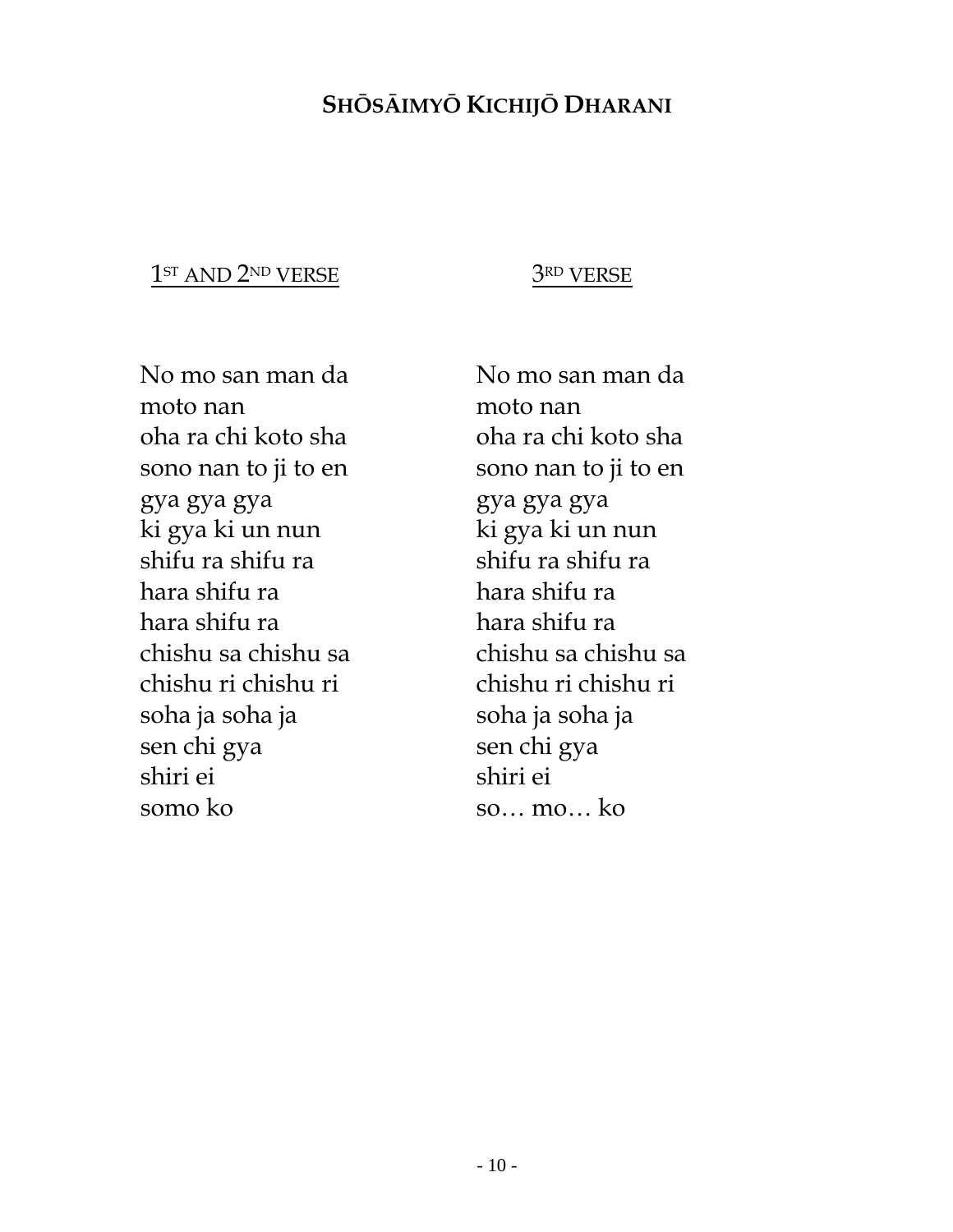#### **DĀIHI SHĪN DHARANI**

Namu kara tan no tora ya ya namu ori ya boryo ki chi shifu ra ya fuji sato bo ya moko sato bo ya mo ko kya runi kya ya en sa hara ha ei shu tan no ton sha namu shiki ri toi mo ori ya boryo ki chi shifu ra rin to bo na mu no ra kin ji ki ri mo ko ho do sha mi sa bo o to jo shu ben o shu in sa bo sa to no mo bo gya mo ha te cho to ji to en o bo ryo ki ru gya chi kya rya chi i kiri mo ko fuji sa to sa bo sa bo mo ra mo ra mo ki mo ki ri to in ku ryo ku ryo ke mo to ryo to ryo ho ja ya chi mo ko ho ja ya chi to ra to ra chiri ni shifu ra ya sha ro sha ro mo mo ha mo ra ho chi ri yu ki yu ki shi no shi no ora san fura sha ri ha za ha za

fura sha ya ku ryo ku ryo mo ra ku ryo ku ryo ki ri sha ro sha ro shi ri shi ri su ryo su ryo fuji ya fuji ya fudo ya fudo ya mi chiri ya nora kin ji chiri shuni no hoya mono somo ko shido ya somo ko moko shido ya somo ko shido yu ki shifu ra ya somo ko nora kin ji somo ko mo ra no ra somo ko shira su omo gya ya somo ko sobo moko shido ya somo ko shaki ra oshi do ya somo ko hodo mogya shido ya somo ko nora kin ji ha gyara ya somo ko mo hori shin gyara ya somo ko namu kara tan no tora ya ya namu ori ya boryo ki chi shifu ra ya somo ko shite do modo ra hodo ya so mo ko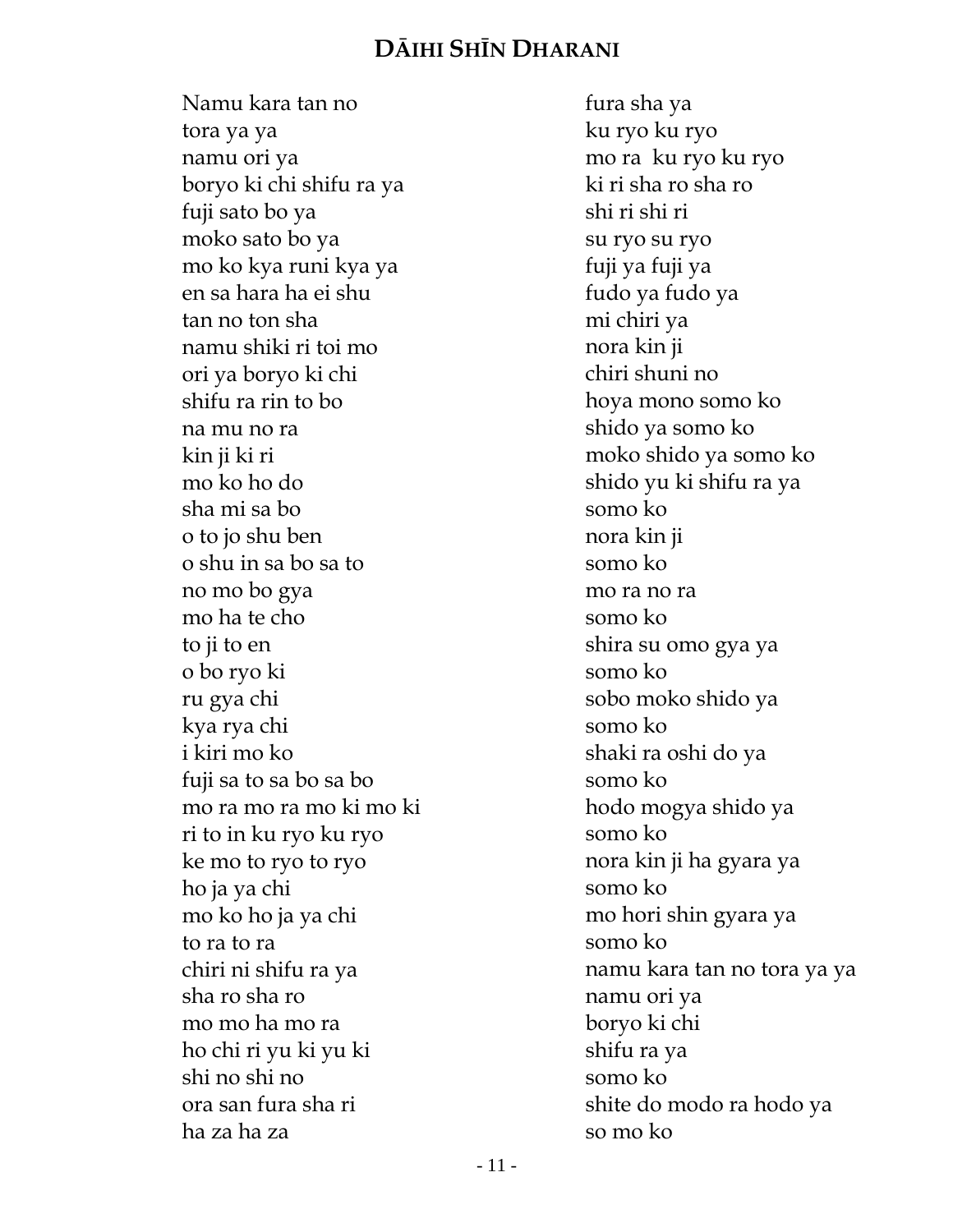# **SONG OF THE JEWEL MIRROR SAMADHI**

The teaching of thusness has been intimately communicated by buddhas and ancestors. Now you have it, so keep it well. Filling a silver bowl with snow, hiding a heron in the moonlight – Taken as similar, they are not the same; when you mix them, you know where they are. The meaning is not in the words, yet it responds to the inquiring impulse. Move and you are trapped; miss and you fall into doubt and vacillation. Turning away and touching are both wrong, for it is like a massive fire. Just to depict it in literary form is to stain it with defilement. It is bright just at midnight; it does not appear at dawn. It acts as a guide for beings; its use removes all pains. Although it is not fabricated, it is not without speech. It is like facing a jewel mirror; form and image behold each other – You are not it; in truth it is you. Like a babe in the world, in five aspects complete; It does not go or come, nor rise nor stand. "Baba wawa"; is there anything said or not? Ultimately it does not apprehend anything because its speech is not yet correct.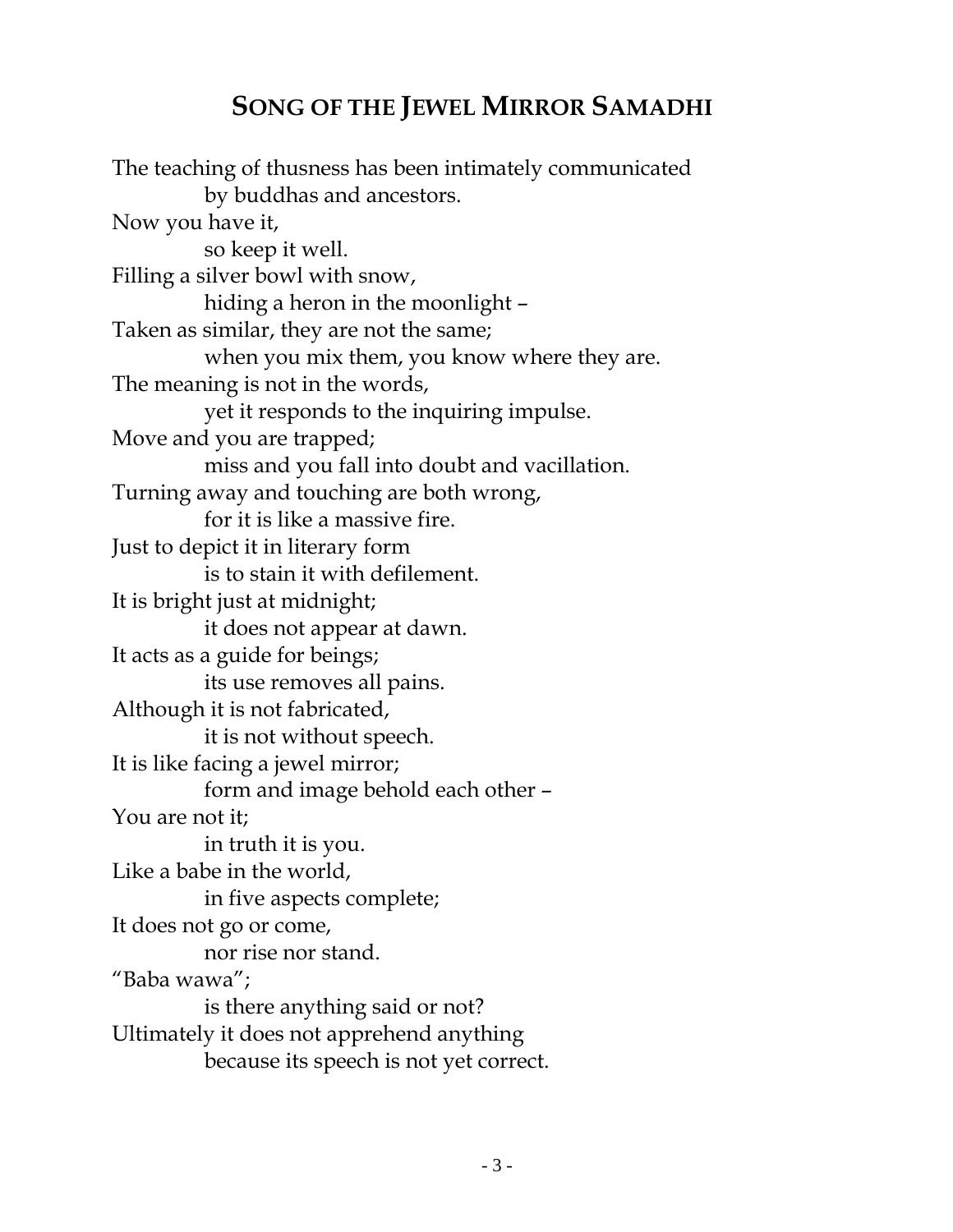It is like the six lines of the illumination hexagram: relative and ultimate interact – Piled up, they make three; the complete transformation makes five. It is like the taste of the five-flavored herb, like a diamond thunderbolt. Subtly included within the true, inquiry and response come up together. Communing with the source, travel the pathways; embrace the territory and treasure the road. Respecting this is fortunate; do not neglect it. Naturally real yet inconceivable, it is not within the province of delusion or enlightenment. With causal conditions, time and season, quiescently it shines bright. In its fineness it fits into spacelessness; in its greatness it is utterly beyond location. A hairsbreadth's deviation will fail to accord with the proper attunement. Now there are sudden and gradual in which teachings and approaches arise. Once basic approaches are distinguished, then there are guiding rules. But even though the basis is reached and the approach comprehended, true eternity still flows. Outwardly still while inwardly moving, like a tethered colt, a trapped rat. The ancient sages pitied them and bestowed upon them the teaching. According to their delusions, they called black as white; When erroneous imaginations cease, the acquiescent mind realizes itself. If you want to conform to the ancient way, please observe the sages of former times.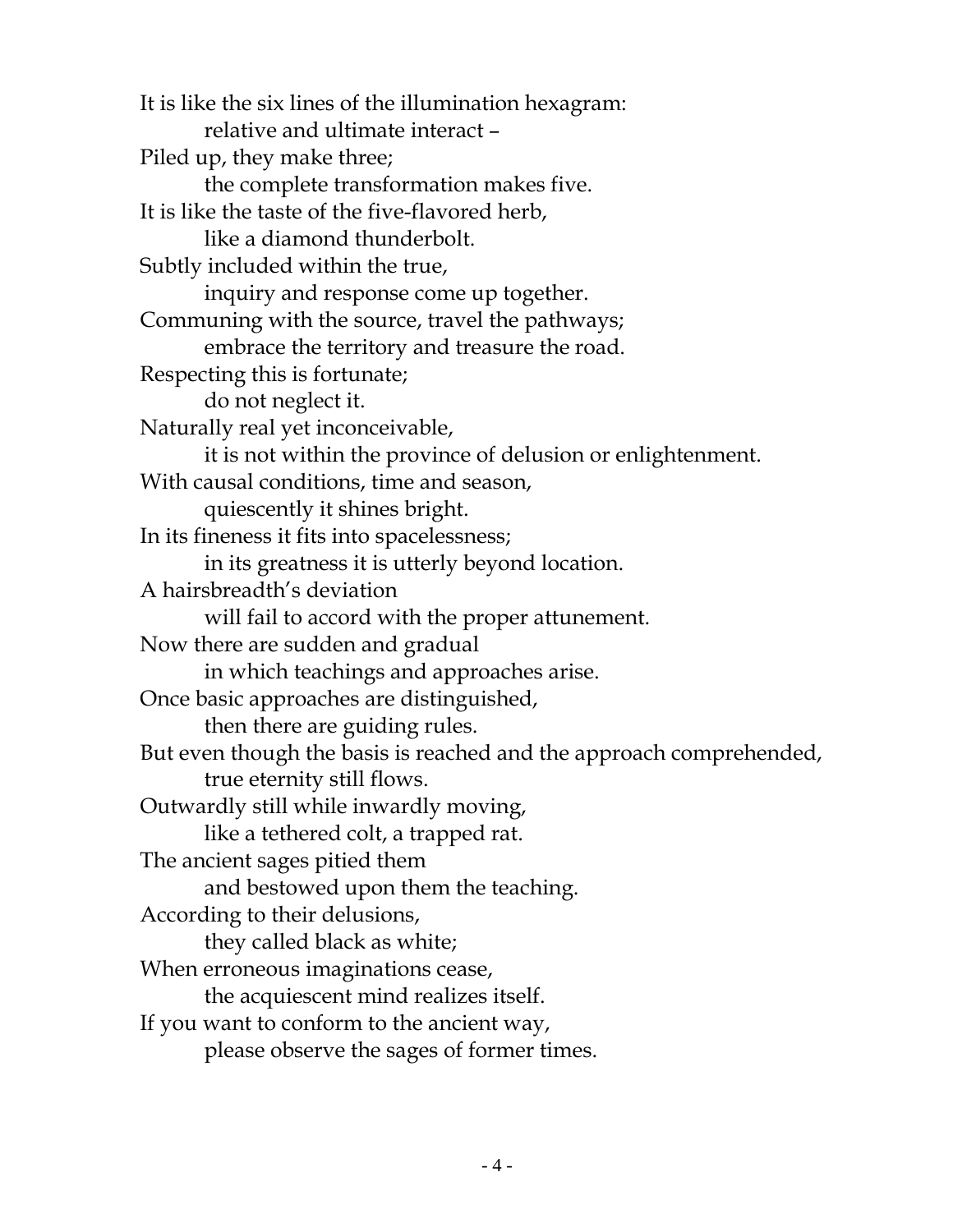When about to fulfill the way of buddhahood, one gazed at a tree for ten eons, Like a battle-scarred tiger, like a horse with shanks gone gray. Because there is the common, there are jewel pedestals, fine clothing; Because there is the startlingly different, there are house cat and cow. Yi with his archer's skill could hit a target at a hundred paces. But when arrow points meet head on, what has this to do with the power of skill? When the wooden man begins to sing, the stone woman gets up dancing; It is not within reach of feeling or discrimination; how could it admit of consideration in thought? Ministers serve their lords; children obey their parents; Not obeying is not filial, and not serving is no help. Practice secretly, working within, like a fool, like an idiot. Just to continue in this way is called the host within the host.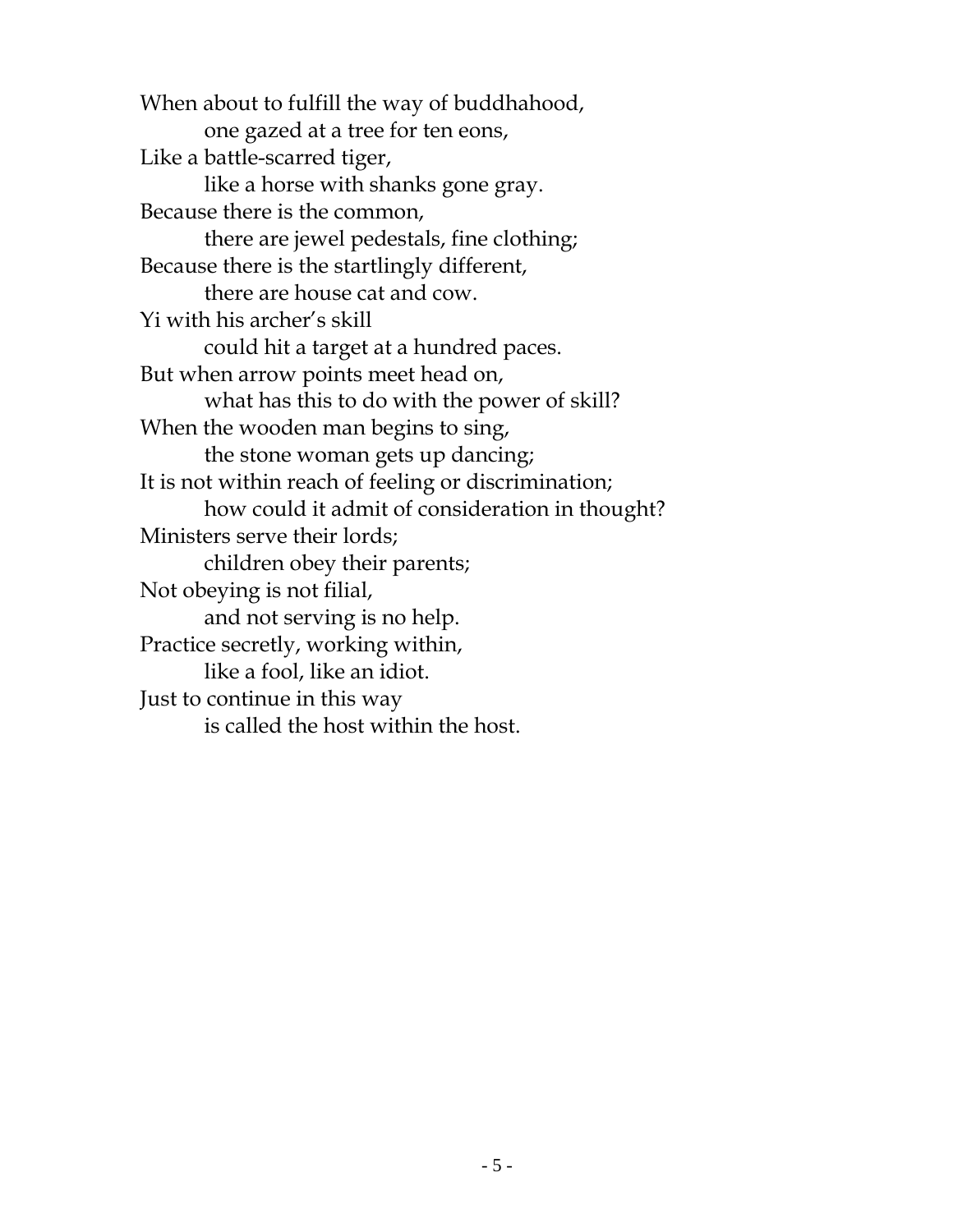# **GĒNJO KOĀN**

As all things are buddha-dharma, there is delusion and realization, practice, birth and death, and there are buddhas and sentient beings. As the myriad things are without an abiding self, there is no delusion, no realization, no buddha, no sentient being, no birth and death. The buddha way is, basically, leaping clear of the many and the one; thus there are birth and death, delusion and realization, sentient beings and buddhas. Yet, in attachment blossoms fall, and in aversion weeds spread.

To carry yourself forward and experience myriad things is delusion. That myriad things come forth and experience themselves is awakening. Those who have great realization of delusion are buddhas; those who are greatly deluded about realization are sentient beings. Further, there are those who continue realizing beyond realization, who are in delusion throughout delusion. When buddhas are truly buddhas, they do not necessarily notice that they are buddhas. However, they are actualized buddhas who go on actualizing buddhas.

When you see forms or hear sounds fully engaging body-and-mind, you grasp things directly. Unlike things and their reflections in the mirror, and unlike the moon and its reflection in the water, when one side is illuminated, the other side is dark.

To study the buddha way is to study the self. To study the self is to forget the self. To forget the self is to be actualized by myriad things. When actualized by myriad things, your body and mind as well as the bodies and minds of others drop away. No trace of realization remains, and this notrace continues endlessly.

When you first seek dharma, you imagine you are far away from its environs. But dharma is already correctly transmitted; you are immediately your original self.

When you ride in a boat and watch the shore, you might assume that the shore is moving. But when you keep your eyes closely on the boat, you can see that the boat moves. Similarly, if you examine myriad things with a confused body and mind, you might suppose that your mind and nature are permanent. When you practice intimately and return to where you are, it will be clear that nothing at all has unchanging self.

Firewood becomes ash, and it does not become firewood again. Yet, do not suppose that the ash is future and the firewood past. You should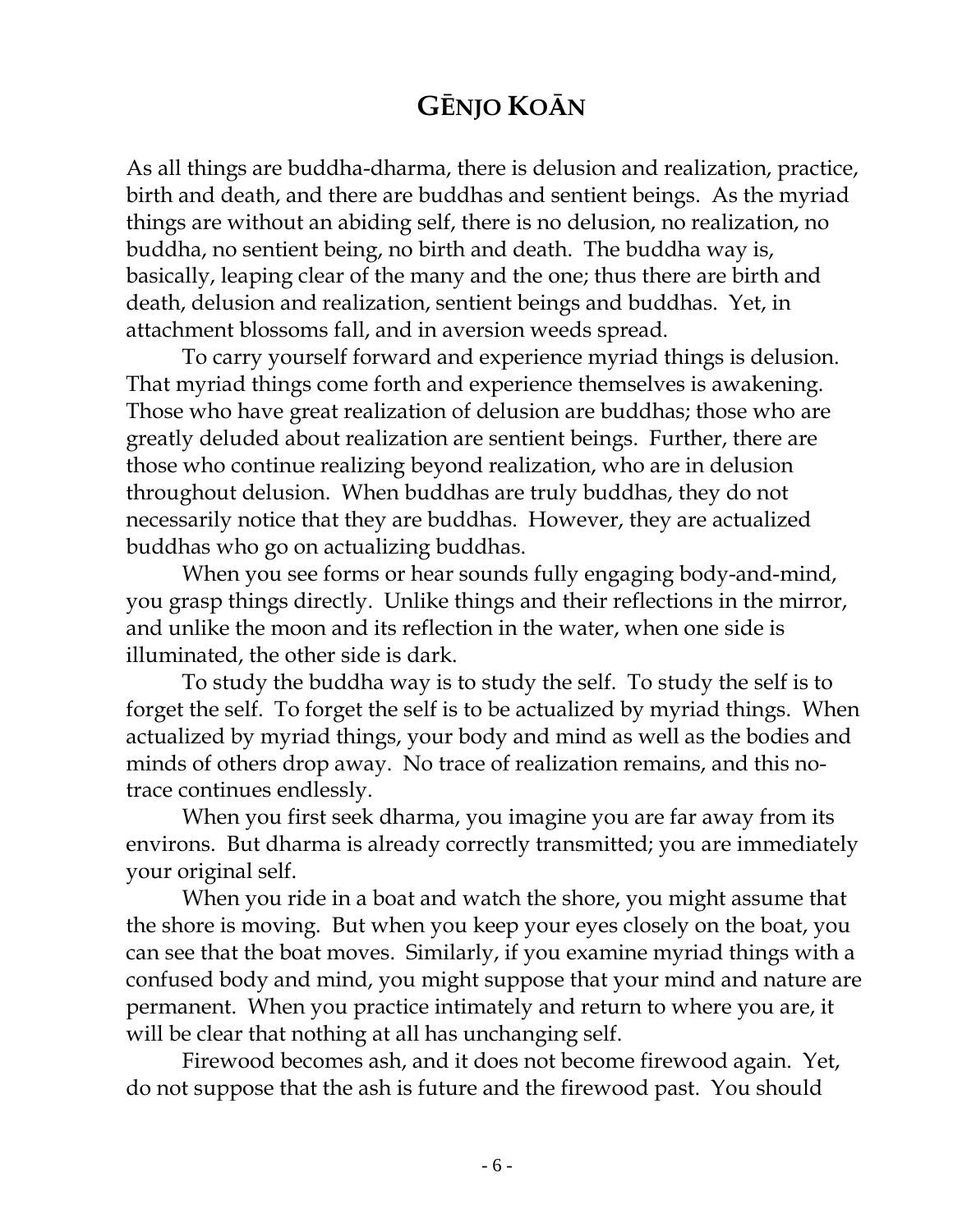understand that firewood abides in the phenomenal expression of firewood which fully includes past and future, and is independent of past and future.

Ash abides in the phenomenal expression of ash which fully includes future and past. Just as firewood does not become firewood again after it is ash, you do not return to birth after death. This being so, it is an established way in buddha-dharma to deny that birth turns to death. Accordingly, death is understood as no-death. Birth is an expression complete this moment. Death is an expression complete this moment. They are like winter and spring. You do not call winter the beginning of spring, nor summer the end of spring.

Enlightenment is like the moon reflected in the water. The moon does not get wet, nor is the water broken. Although its light is wide and great, the moon is reflected even in a puddle an inch wide. The whole moon and the entire sky are reflected in dewdrops on the grass, or even in one drop of water. Enlightenment does not divide you, just as the moon does not break the water. You cannot hinder enlightenment, just as a drop of water does not hinder the moon in the sky. The depth of the drop is the height of the moon. Each reflection, however long or short its duration, manifests the vastness of the dewdrop, and realizes the limitlessness of the moonlight in the sky.

When dharma does not fill your whole body and mind, you think it is already sufficient. When dharma fills your body and mind, you understand that something is missing. For example, when you sail out in a boat to the midst of an ocean where no land is in sight, and view the four directions, the ocean looks circular and does not look any other way. But the ocean is neither round nor square; its features are infinite in variety. It is like a palace. It is like a jewel. It only looks circular as far as you can see at that time. All things are like this. Though there are many features in the dusty world and the world beyond conditions, you see and understand only what your eye of practice can reach. In order to learn the nature of the myriad things, you must know that although they may look round or square, the other features of oceans and mountains are infinite in variety; whole worlds are there. It is so not only around you, but also directly beneath your feet, or in a drop of water.

A fish swims in the ocean, and no matter how far it swims there is no end to the water. A bird flies in the sky, and no matter how far it flies, there is no end to the air. However, the fish and the bird have never left their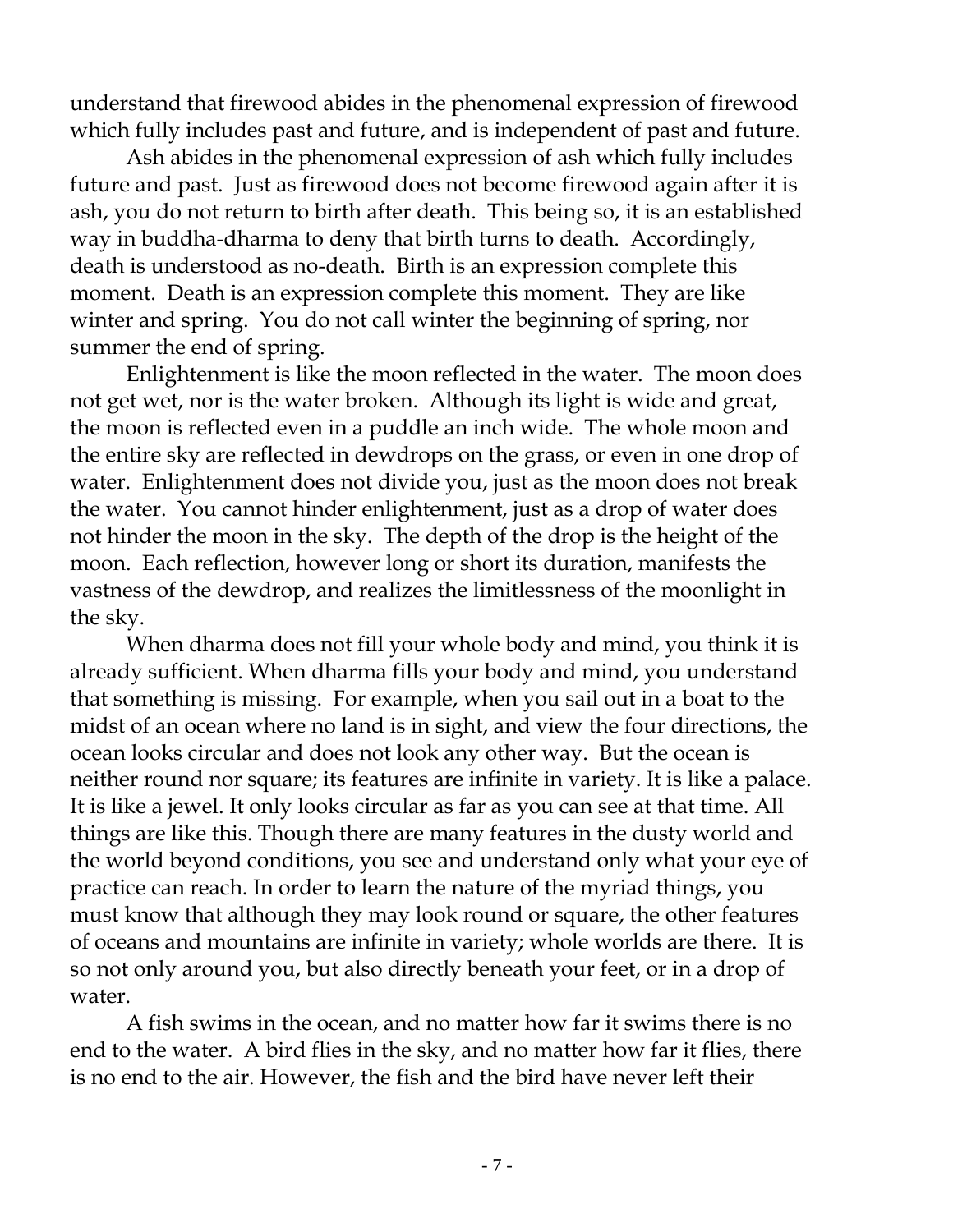elements. When their activity is large their field is large. When their need is small their field is small. Thus, each of them totally covers its full range, and each of them totally experiences its realm. If the bird leaves the air it will die at once. If the fish leaves the water it will die at once. Know that water is life and air is life. The bird is life and the fish is life. Life must be the bird and life must be the fish. It is possible to illustrate this with more analogies. Practice, enlightenment, and people are like this.

 Now if a bird or a fish tries to reach the end of its element before moving in it, this bird or fish will not find its way or its place. When you find your place where you are, practice occurs, actualizing the fundamental point. When you find your way at this moment, practice occurs, actualizing the fundamental point; for the place, the way, is neither large nor small, neither yours nor others'. The place, the way, has not carried over from the past, and it is not merely arising now. Accordingly, in the practiceenlightenment of the buddha way, meeting one thing is mastering it; doing one practice is practicing completely.

 Here is the place; here the way unfolds. The boundary of realization is not distinct, for the realization comes forth simultaneously with the mastery of buddha-dharma. Do not suppose that what you realize becomes your knowledge and is grasped by your consciousness. Although actualized immediately, the inconceivable may not be distinctly apparent. Its appearance is beyond your knowledge.

 Zen master Baoche of Mount Mayu was fanning himself. A monk approached and said, "Master, the nature of wind is permanent and there is no place it does not reach. Why, then do you fan yourself?"

 "Although you understand that the nature of wind is permanent," Baoche replied, "you do not understand the meaning of its reaching everywhere."

 "What is the meaning of its reaching everywhere?" asked the monk again.

 The master just kept fanning himself. The monk bowed deeply. The actualization of the buddha-dharma, the vital path of its correct transmission, is like this. If you say that you do not need to fan yourself because the nature of wind is permanent and you can have wind without fanning, you will understand neither permanence nor the nature of wind. The nature of wind is permanent; because of that, the wind of the Buddha's house brings forth the gold of the earth and makes fragrant the cream of the long river.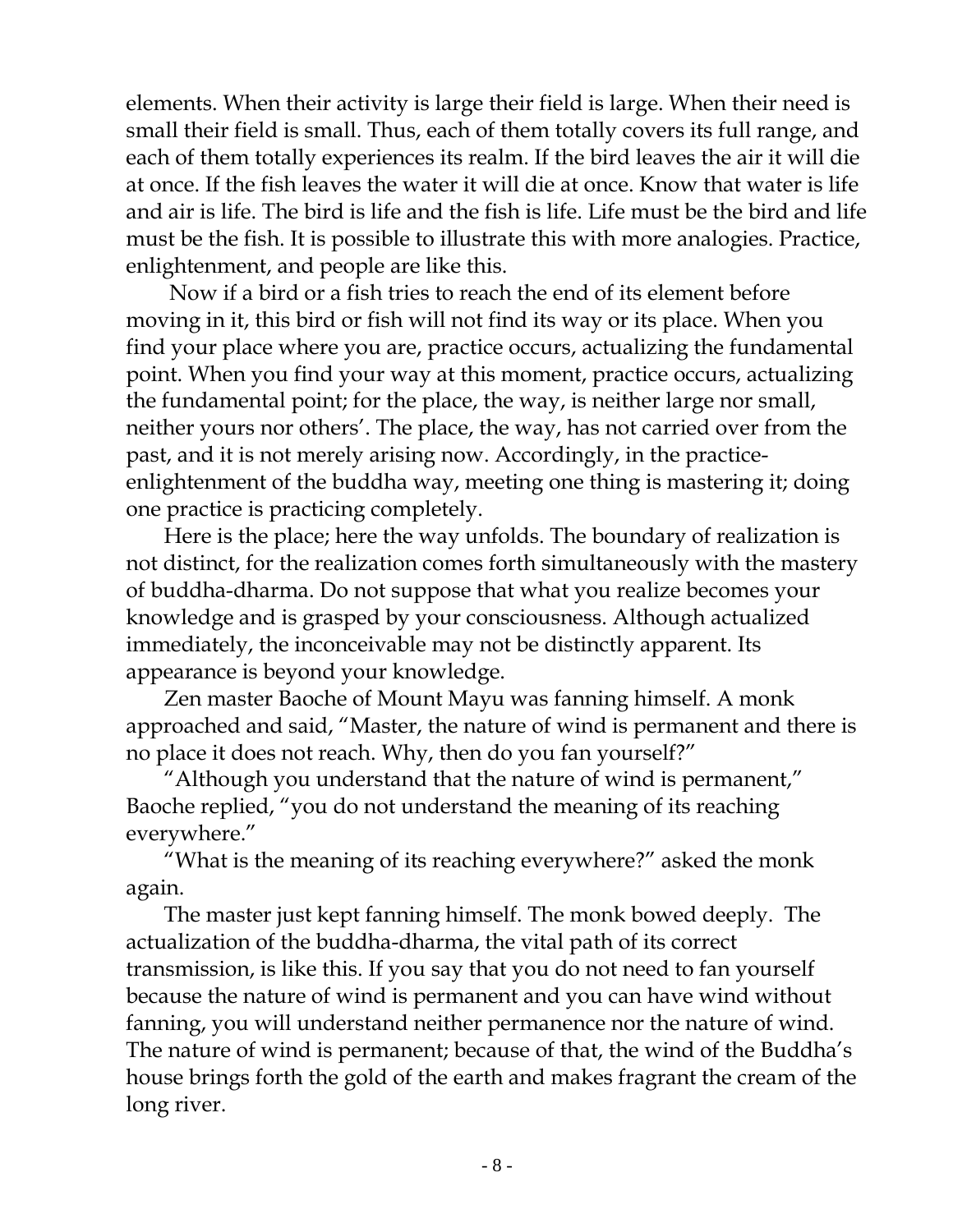# **ĒIHĒI KOSO HOTSUGĀNMŌN**

 We vow with all beings, from this life on throughout countless lives, to hear the true dharma; that upon hearing it, no doubt will arise in us, nor will we lack in faith; that upon meeting it, we shall renounce worldly affairs and maintain the buddha-dharma; and that in doing so, the great earth and all living beings together will attain the Buddha Way.

 Although our past evil karma has greatly accumulated, indeed being the cause and condition of obstacles in practicing the Way, may all buddhas and ancestors who have attained the Buddha Way be compassionate to us and free us from karmic effects, allowing us to practice the Way without hindrance.

 May they share with us their compassion which fills the boundless universe with the virtue of their enlightenment and teachings. Buddhas and ancestors of old were as we; we, in the future, shall be buddhas and ancestors. Revering buddhas and ancestors, we are one buddha and one ancestor; awakening bodhi-mind, we are one bodhi-mind. Because they extend their compassion to us freely and without limit, we are able to attain buddhahood and let go of the attainment. Therefore, the Chan Master Lung-ya said:

 *Those who in past lives were not enlightened will now be enlightened. In this life, save the body, which is the fruit of many lives. Before Buddhas were enlightened, they were the same as we. Enlightened people of today are exactly as those of old.*

 Quietly explore the farthest reaches of these causes and conditions, as this practice is the exact transmission of a verified buddha. Repenting in this way, one never fails to receive profound help from all buddhas and ancestors. By revealing and disclosing our lack of faith and practice before the Buddha, we melt away the root of transgressions by the power of our repentance. This is the pure and simple color of true practice, of the true mind of faith, of the true body of faith.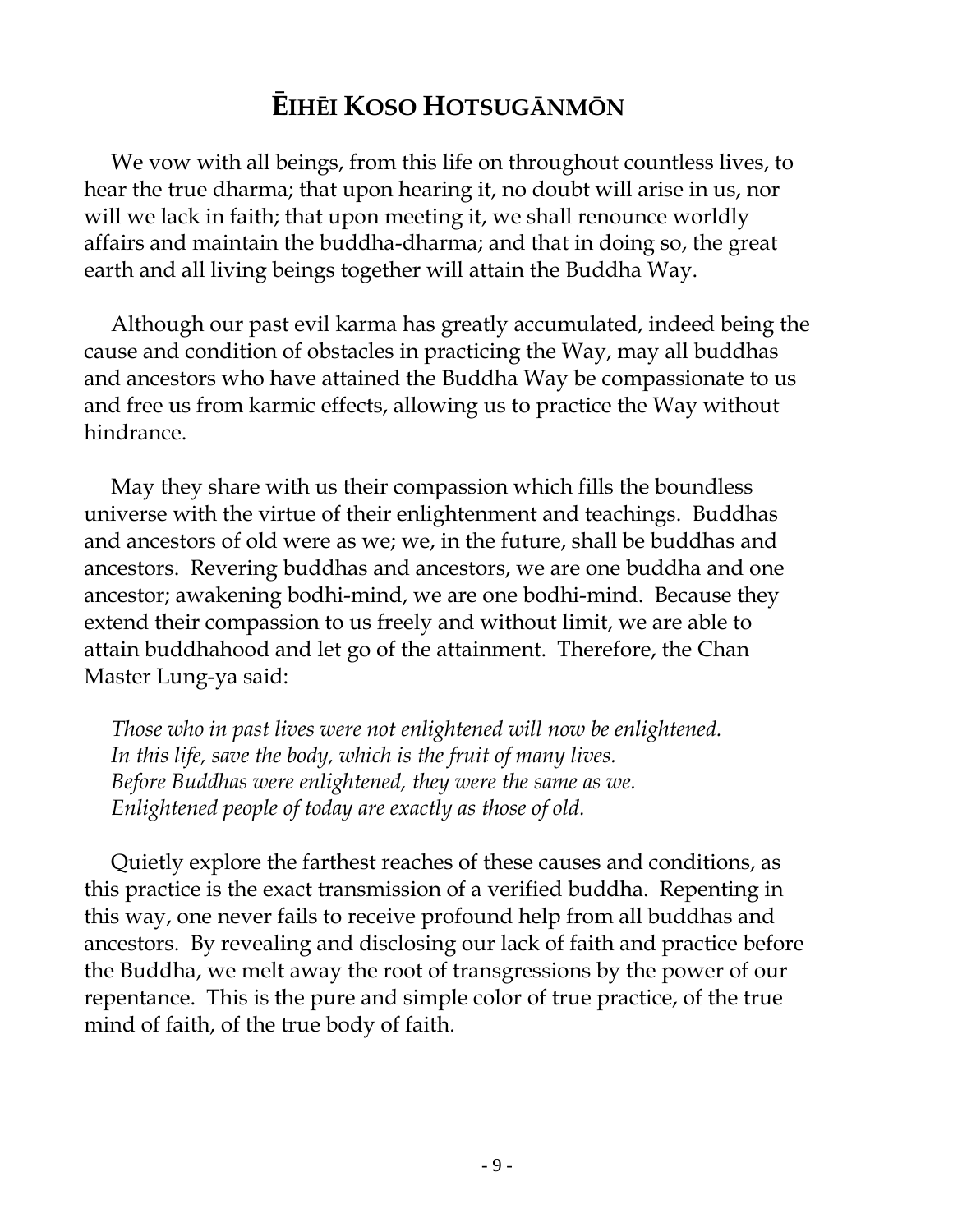## **ZAZENSHIN**

#### **THE PENETRATING POINT OF ZAZEN**

The essential function of every Buddha, The functioning essence of every ancestor, Moves along with your non-thinking And is completed in the realm of non-merging. As it moves along with your non-thinking, Its appearance is immediate. As it is completed in the realm of non-merging, Completeness itself is realization. When appearance is immediate, You have no defilement. When completeness is realization, You stay in neither the general nor the particular. When you have immediacy without defilement, Immediacy is dropping away with no obstacles. Realization, neither general nor particular, Is effort without desire. Clear water all the way to the bottom; A fish swims like fish. Vast sky transparent throughout; A bird flies like birds.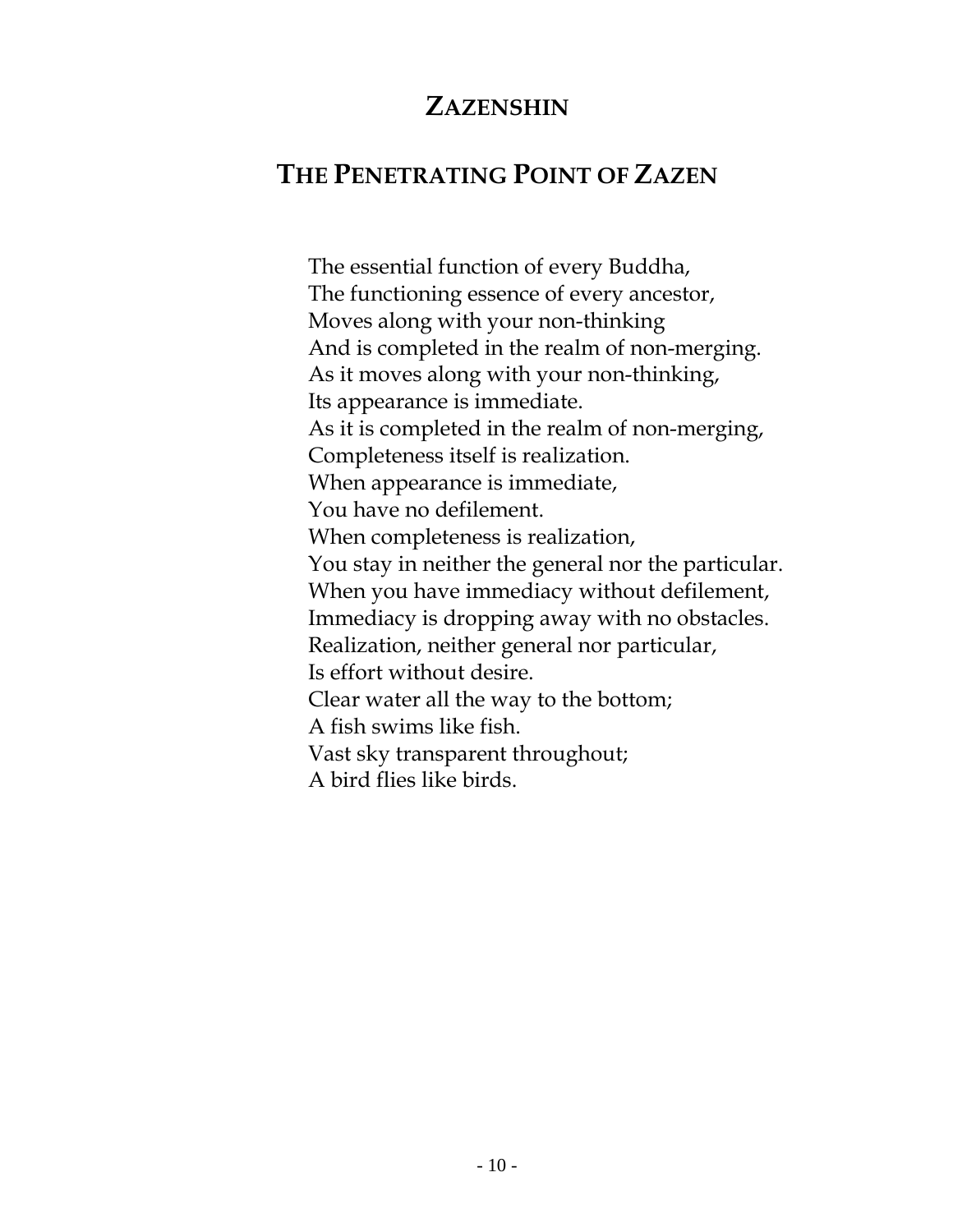#### **TEN NAMES OF BUDDHA**

Vairochana Buddha, pure Dharmakaya Lochana Buddha, complete Sambhogakaya Shakyamuni Buddha, myriad Nirmanakaya Maitreya Buddha, of future birth All buddhas throughout space and time Lotus of the Wondrous Dharma, Mahayana Sutra Manjushri Bodhisattva, great wisdom Samantabhadra Bodhisattva, great activity Avalokiteshvara Bodhisattva, great compassion All honored ones, bodhisattva mahasattvas Wisdom beyond wisdom, maja prajnaparamita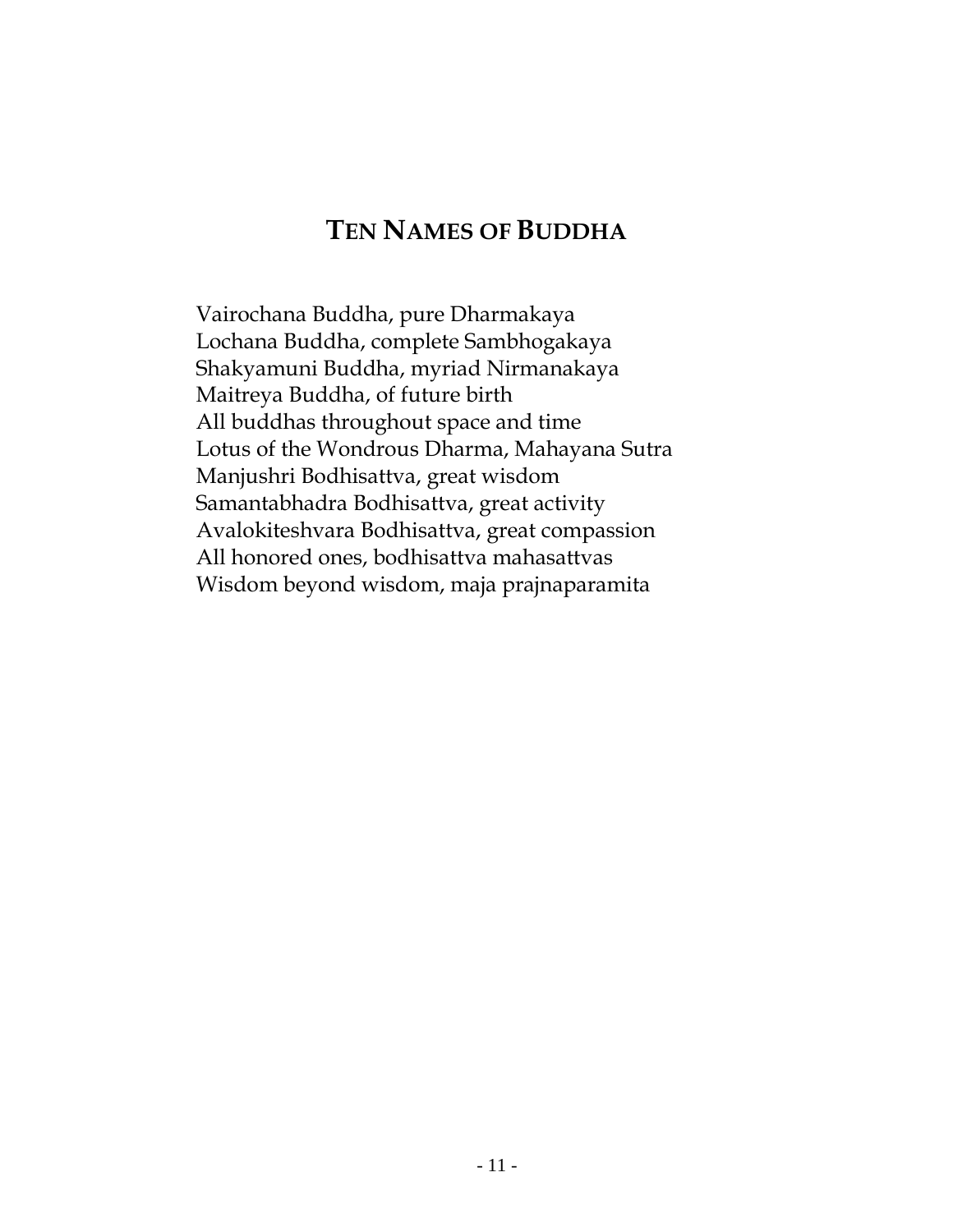# **Names of the Buddhas and Ancestors**

Bibashi Butsu Dāioshō Shiki Butsu Dāioshō Bishafu Butsu Dāioshō Kurusōn Butsu Dāioshō Kunagōnmuni Butsu Dāioshō Kashō Butsu Dāioshō Shakamuni Butsu Dāioshō Makakashō Dāioshō Anānda Dāioshō Shōnawashu Dāioshō Ubakikuta Dāioshō Dāitaka Dāioshō Mishaka Dāioshō Vashumitsu Dāioshō Butsudanāndāi Dāioshō Fudamītta Dāioshō Barishiba Dāioshō Funayasha Dāioshō Anabotēi Dāioshō Kabimara Dāioshō Nagyaharajuna Dāioshō Kanadāiba Dāioshō Ragorata Dāioshō

Sōgyanāndāi Dāioshō Kayashata Dāioshō Kumorata Dāioshō Shayata Dāioshō Vashubānzu Dāioshō Manura Dāioshō Kakurokuna Dāioshō Shishibodāi Dāioshō Bashashita Dāioshō Fūnyomitta Dāioshō Hānnyatara Dāioshō Bodāidaruma Dāioshō Tāiso Eka Dāioshō Kānchi Sōsān Dāioshō Dāi-I Dōshīn Dāioshō Dāimān Kōnīn Dāioshō Dāikān Enō Dāioshō Sēigēn Gyōshi Dāioshō Sekitō Kisēn Dāioshō Yakusān Igēn Dāioshō Ūngān Dōnjō Dāioshō Tōzān Ryōkāi Dāioshō Ūngodōyō Dāioshō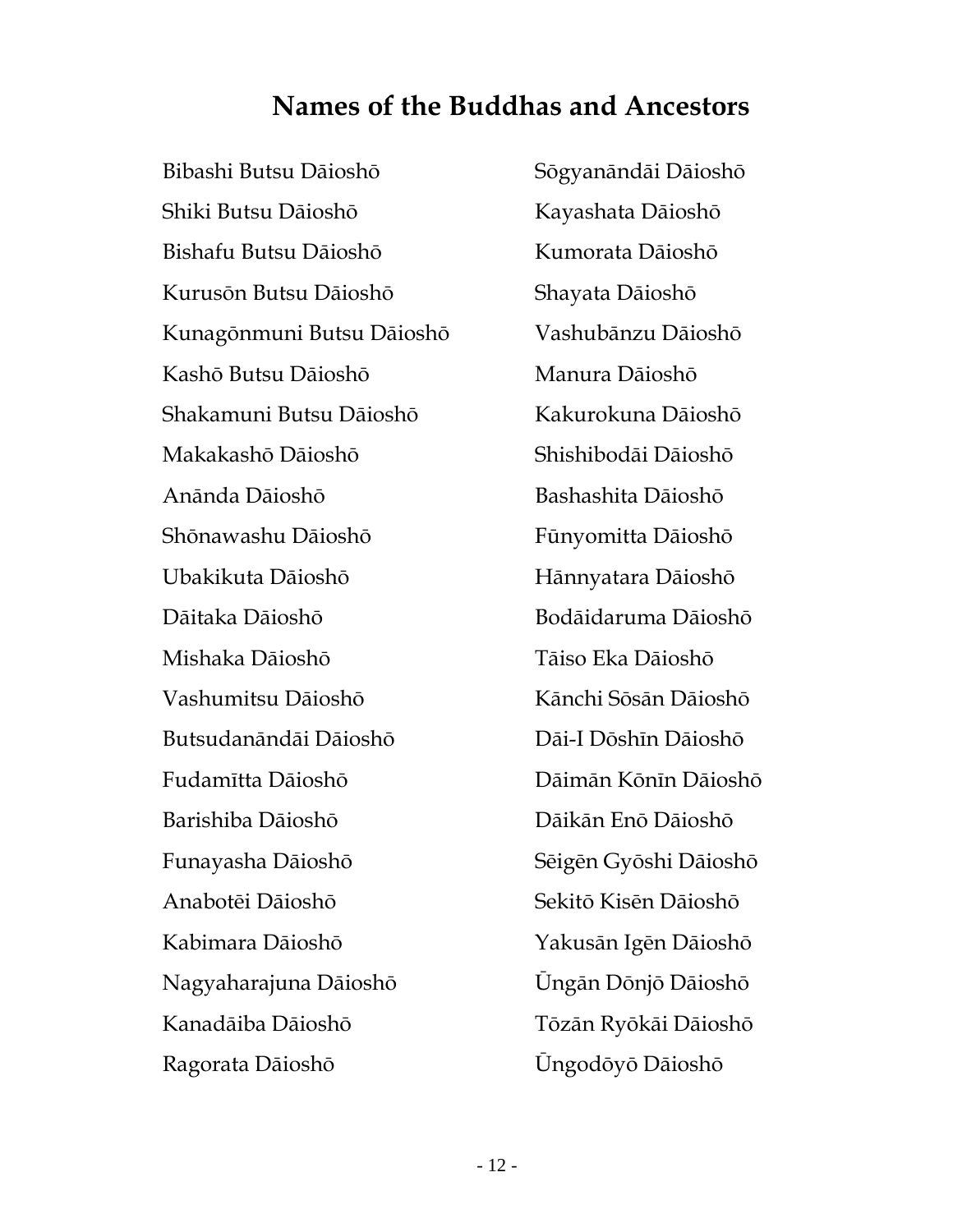Dōān Dōhi Dāioshō Dōān Kanshi Dāioshō Ryōzān Ēnkān Dāioshō Taiyō Kyōgēn Dāioshō Tōsu Gisēi Dāioshō Fuyō Dōkāi Dāioshō Tānka Shijūn Dāioshō Chōro Sēiryō Dāioshō Tēndō Sōgaku Dāioshō Sēcchō Chikān Dāioshō Tendō Nyojō Dāioshō Ēihei Dōgēn Dāioshō Koūn Ejō Dāioshō Tēttsū Gikāi Dāioshō Kēizān Jōkīn Dāioshō Gasān Jōseki Dāioshō Taigēn Sōshīn Dāioshō Bāizān Mōmpōn Dāioshō Jōchū Tēngīn Dāioshō Shīngān Dōkū Dāioshō Sēnsō Esai Dāioshō Iyoku Chōyū Dāioshō Mugāi Kēigōn Dāioshō Nēnshitsu Yokaku Dāioshō Sēssō Hōseki Dāioshō

Tāiēi Zeshō Dāioshō Nāmpo Gēntaku Dāioshō Zōdēn Yokō Dāioshō Tēnyū Sōēn Dāioshō Kēn'ān Jūnsa Dāioshō Chōkoku Koēn Dāioshō Sēnshū Dōnko Dāioshō Fudēn Gēntotsu Dāioshō Dāishūn Kān'yu Dāioshō Tēnrīn Kānshū Dāioshō Sēssān Tetsuzēn Dāioshō Fuzān Shūnki Dāioshō Jīssān Mokūin Dāioshō Sēngān Bōnryū Dāioshō Dāiki Kyōkān Dāioshō Ēnjō Gikān Dāioshō Shōūn Hōzui Dāioshō Shizān Tokuchu Dāioshō Nānsō Shīnshu Dāioshō Kānkāi Tokuōn Dāioshō Kosēn Bāidō Dāioshō Gyakushitsu Sojūn Dāioshō Butsumōn Sogaku Dāioshō Gyokujūn So-ōn Dāioshō Shōgaku Shūnryū Dāioshō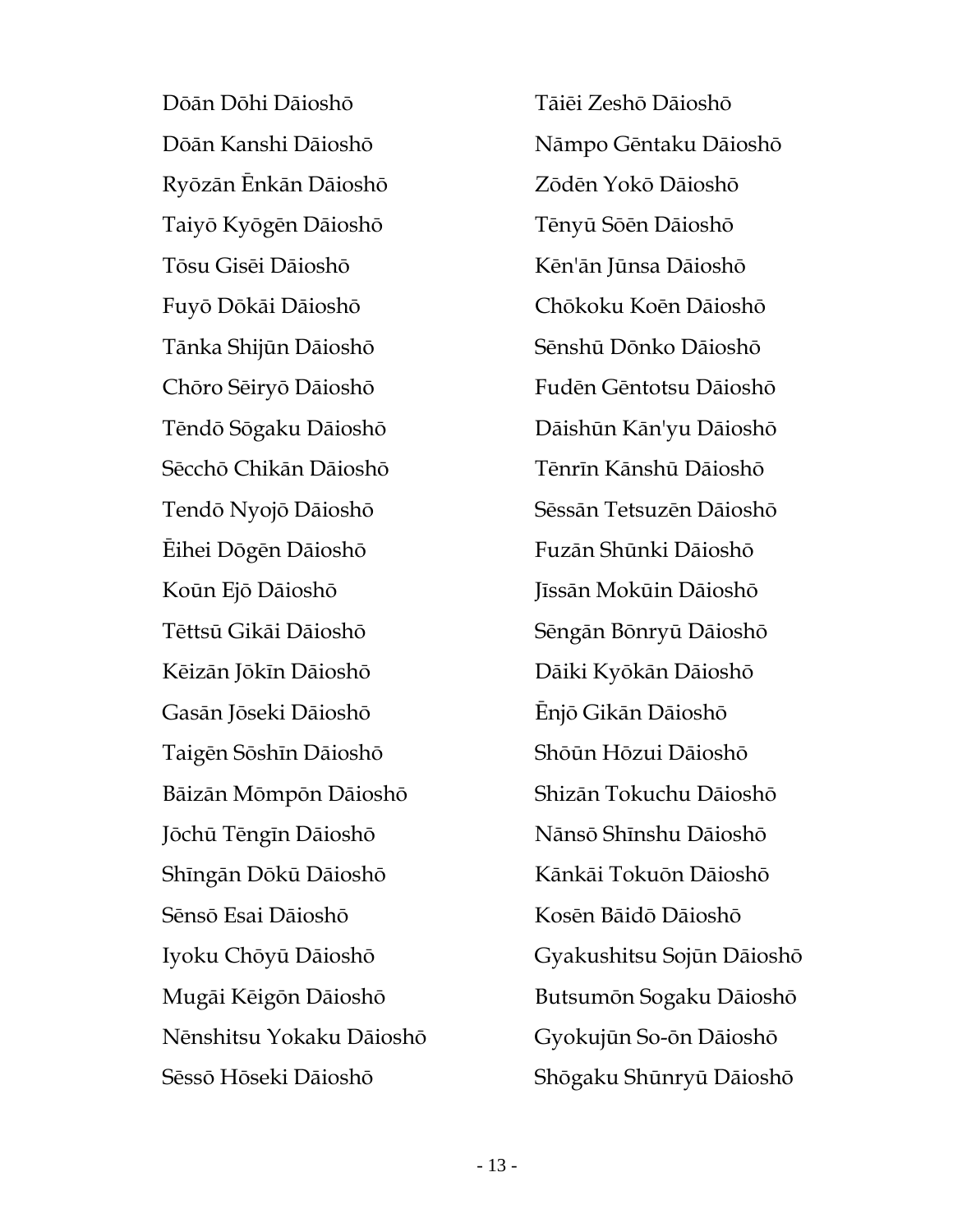# **Names of Women Ancestors**

| Acharya Majapajapati       | Acharya Chitta         |
|----------------------------|------------------------|
| Acharya Mitta              | Acharya Anopama        |
| Acharya Yasodhara          | Acharya Sukka          |
| Acharya Tissa              | Acharya Sama           |
| Acharya Sujata             | Acharya Utpalavarna    |
| Acharya Sundari-nanda      | Acharya Shrimala Devi  |
| Acharya Vaddhesi           | Acharya Congchi        |
| Acharya Patachara          | Acharya Lingzhao       |
| Acharya Visakha            | Acharya Moshan Liaoran |
| Acharya Singalaka-mata     | Acharya Liu Tiemo      |
| Acharya Khema              | Acharya Miaoxin        |
| Acharya Samavati           | Acharya Daoshen        |
| Acharya Uttara             | Acharya Shiji          |
| Acharya Chanda             | Acharya Zhi'an         |
| Acharya Uttama             | Acharya Huiguang       |
| Acharya Bhadda Kundalakesa | Acharya Kongshi Daoren |
| Acharya Nanduttara         | Acharya Yu Daopo       |
| Acharya Dantika            | Acharya Huiwen         |
| Acharya Sakula             | Acharya Ubbiri         |
| Acharya Siha               | Acharya Wenzhao        |
| Acharya Dhammadinna        | Acharya Miaodao        |
| Acharya Kisagotami         | Acharya Zhitong        |
| Acharya Isidasi            | Acharya Zēnshīn        |
| Acharya Bhadda Kapilani    | Acharya Zēnzo          |
| Acharya Mutta              | Acharya Ezēn           |
| Acharya Sumana             | Acharya Ryonēn         |
| Acharya Dhamma             | Acharya Egi            |

Acharya Shogaku Acharya Ekān Acharya Shōzēn Acharya Mokufu Sonīn Acharya Myosho Ēnkān Acharya Ekyu Acharya Eshūn Acharya Soshin Acharya Soitsu Acharya Chiyono Acharya Fadeng